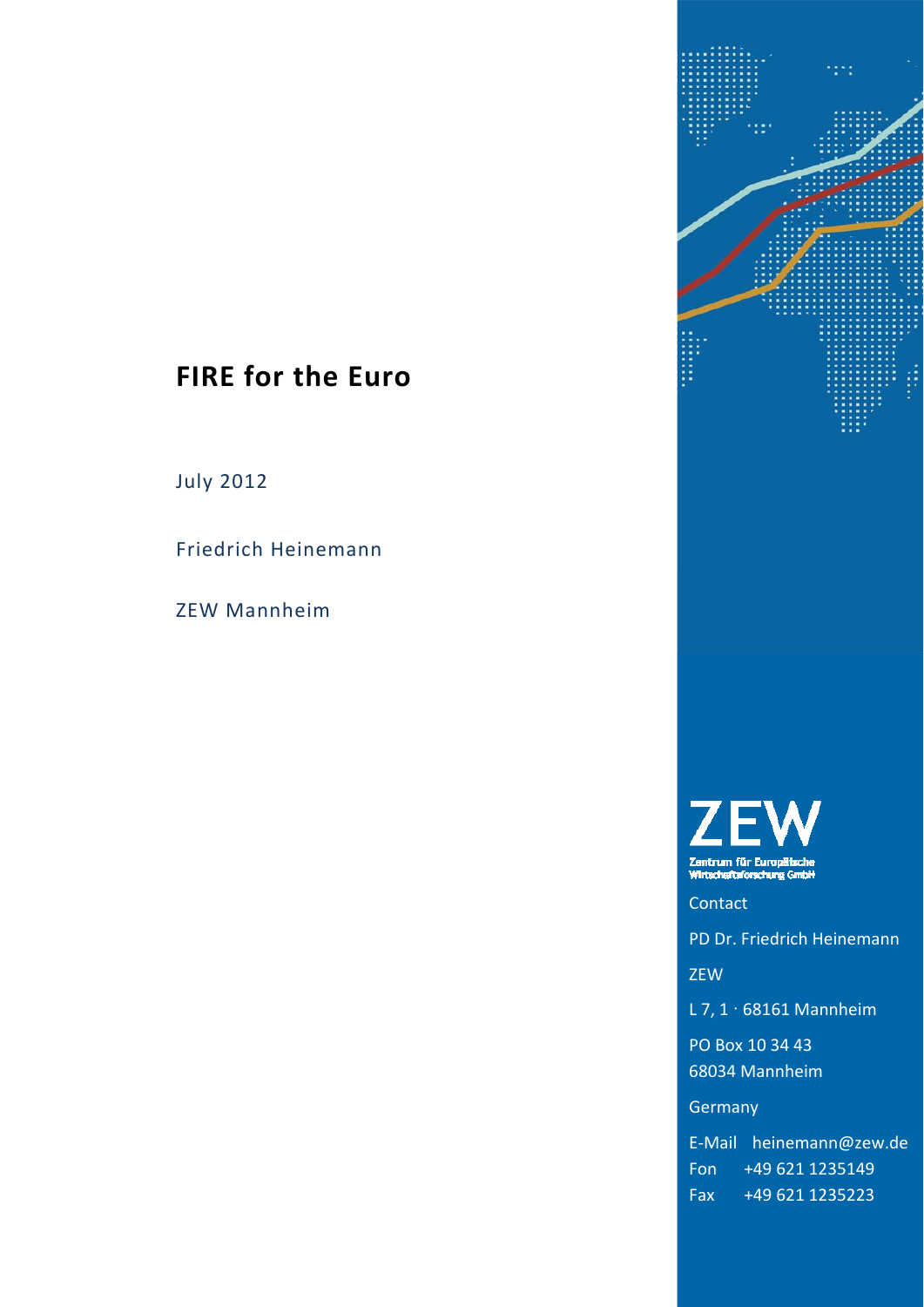### **Abstract**

Government bond markets within the euro zone may have fallen victim to a self‐ fulfilling crisis of confidence. A strategy of structural reforms and consolidation is unavoidable. But this strategy alone could be insufficient to restore a stable equi‐ librium due to its long impact lags. Eurobonds may contribute to stabilization in the short‐run but would imply destructive disincentives and incalculable risks for joint and several guarantors. Monetary interest rate equalization through the ECB government bond purchase program poses risks for the central bank's credi‐ bility.

A superior strategy is available: fiscal interest rate equalization (FIRE). With FIRE, countries that benefit from very low interest rates as a consequence of market panics would invest some of their savings to subsidize the borrowing of crisis countries within a conditional fiscal scheme. Conditional on reform and consoli‐ dation measures, the scheme involves a partial equalization of the fiscal burden from differing government bond yields in the market.

This study presents FIRE's principles, discusses its advantages over alternative stabilization approaches and suggests options for its institutional details. Fur‐ thermore, a simulation is presented which would shield Italy and Spain against interest rates above 5 percent. The results indicate that a FIRE scheme is finan‐ cially feasible and affordable for the safe haven‐countries.

**Acknowledgement:** The author gratefully acknowledges helpful comments from Wolfgang Franz, Florian Misch, Marc‐Daniel Moessinger, Christoph Schröder, Michael Schröder and Mustafa Yeter. All remaining errors are, of course, the sole responsibility of the author.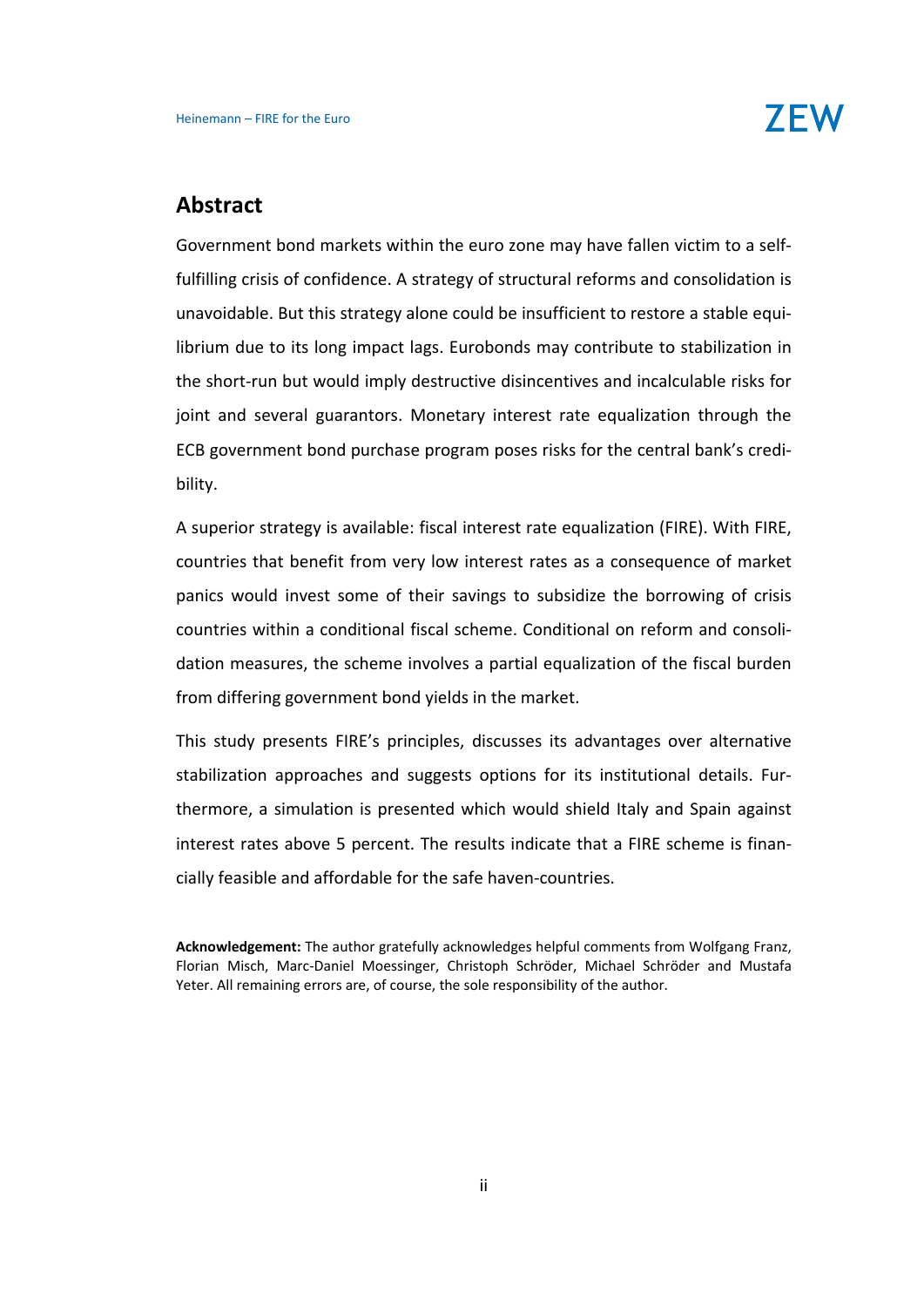### **1 Introduction**

More than two years after the outbreak of the confidence crisis in euro government bond markets no fundamental stabilization has occurred. Although a whole battery of fiscal and monetary instruments has been created and employed market panics persist and reappear in waves.

The fundamental challenge originates from the asynchronous dynamics of the confi‐ dence crisis and reform and consolidation measures. The confidence crisis has imme‐ diate destructive consequences: Crisis countries are faced with a sudden rise of refi‐ nancing costs which put a large additional burden on their reform and consolidation task. Thus, a vicious circle is set into motion. Many well‐motivated reform and consoli‐ dation measures have long impact lags and are thus unable to contribute to a short‐ run stabilization. Even worse, the short‐run downward spiral of deteriorating confi‐ dence, rising interest rates and deteriorating budgetary position may eliminate all measurable positive effects from structural reforms, consequently undermining the political‐economic feasibility of further reforms.

This downward spiral is at the heart of the current crisis. Conditional credit mecha‐ nisms (EFSF, ESM), new fiscal rules (reform of stability and growth pact, fiscal compact) or unconventional monetary measures might be helpful elements of an integral strate‐ gy, but do not target precisely at moving the bond markets away from this self‐ enforcing bad equilibrium.

In this situation, Eurobonds are a highly prominent and popular reform conception. Jointly and severally guaranteed Eurobonds as a new financing source for crisis coun‐ tries are indeed likely to restore short‐run confidence in bond markets. However, the short‐run gain would be traded off against severe long‐run economic and political risks. Eurobonds would fully eliminate any interest rate differentials across euro mem‐ ber countries and, hence, destroy market discipline completely. Given the bad fiscal experience with full interest rate convergence between 1999 and 2007, it is unrealistic to expect reform perseverance over years without the threat of market sanctions for reform backlashes. Eurobonds' moral hazard has two dimensions: First, with Euro‐ bonds potential investors in euro zone government bonds lose any interest in an exam‐ ination of a single euro country's individual creditworthiness. And second, a (small) single euro zone government would face refinancing rates which are unrelated to its individual reform and consolidation performance. Furthermore, joint and several guar‐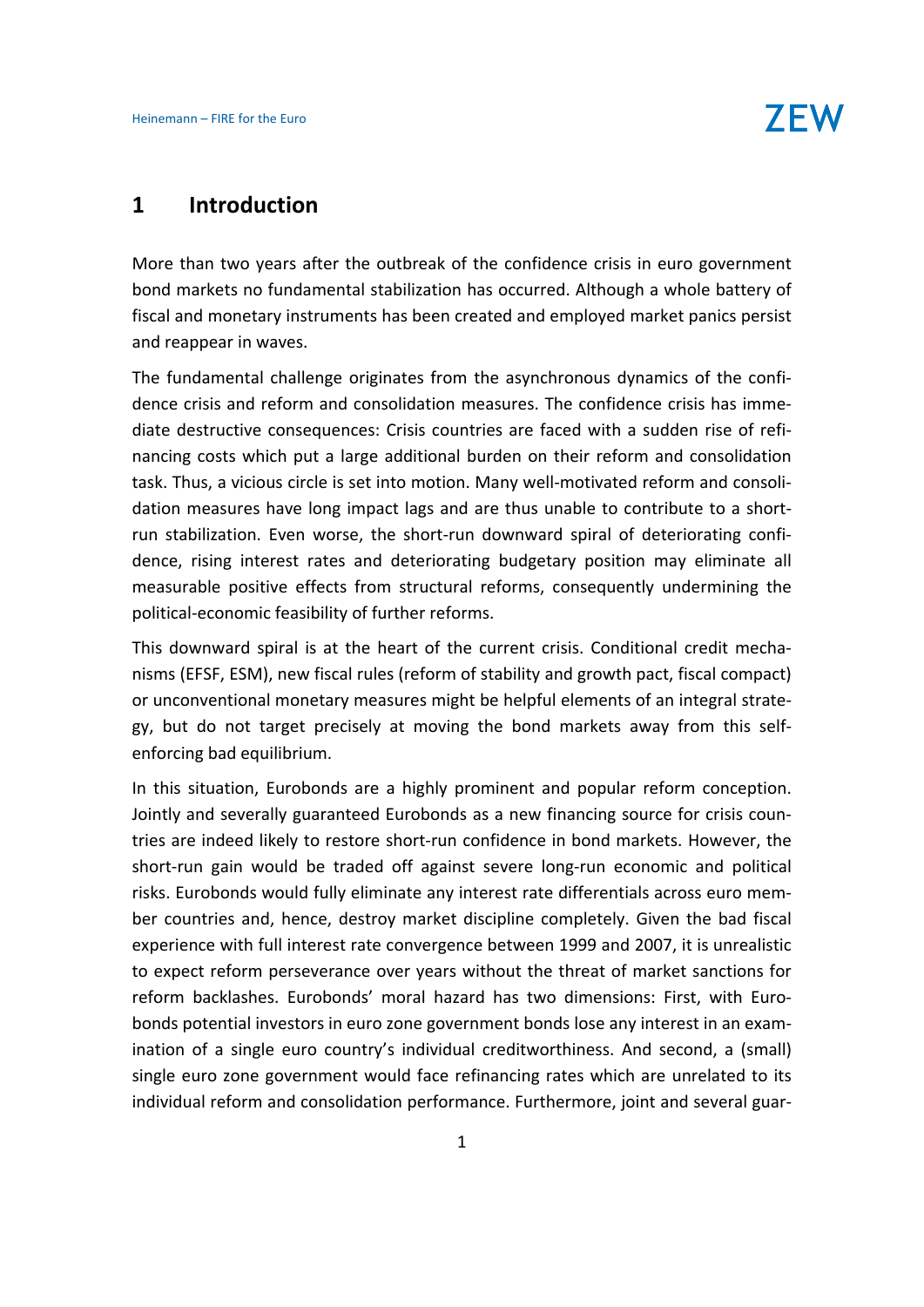antees imply incalculable risks for guarantors making commitments of this nature hardly feasible given political and constitutional constraints.<sup>1</sup>

# **2 FIRE – Principles**

There exists a different strategy which – like Eurobonds – would target at the core of the problem which is the destructive self‐fulfilling dynamics of panic in government bond markets. At the same time it is superior to Eurobonds since it avoids their severe negative side effects. This superior way is the establishment of a fiscal interest rate equalization (FIRE) scheme.<sup>2</sup> It is based on the insight that market panics in Euro government bond markets create winners and losers. Issuers with a (relatively) high cre‐ ditworthiness benefit from historically low refinancing conditions whereas issuers with deteriorating market standings can be confronted with an excess risk spread as a con‐ sequence of a deteriorating panic. In situations of market panics the resulting risk spreads exceed the size of what could be expected from fundamentals in normal mar‐ ket times.

A straightforward remedy is that winners invest some of their interest rate savings into a fund which subsidizes the refinancing rate of crisis countries. To limit the size of the

 $1$  The German Constitutional Court has linked the constitutional acceptance of German guarantees for Euro credit mechanisms to a precise quantitative definition of the risks involved for the German budget. Joint and several guarantees for total Euro zone debt emissions would, therefore, hardly be consistent with German constitutional constraints.

 $2$  The idea to address the government bond market's dysfunction through a direct equalization of interest rates is straightforward but has, compared to the rich literature on Eurobonds variants, received little attention so far. Related ideas are e.g. synthetic Eurobonds without any guarantee which could imply some form of interest rate subsidy between the Euro countries that would pool their emissions (Bundesverband mittelständischer Wirtschaft, Die Anleihe der Euro‐Länder/Synthetische Euro‐Bonds, Denkanstöße zur Wirtschaftspolitik, Berlin, August 2011; Beck, Thorsten, Uhlig, Harald and Wolf Wag‐ ner, Insulating the financial sector from the European debt crisis: Eurobonds without public guarantees, Vox Blog, 17 September 2011). A further reaching variant is the full equalization of interest rates through "Euro‐coupons" (Fonseca, Joao and Pedro Santa‐Clara, Euro‐coupons: Mutualise the interest payments, not the principal", Vox Blog, 11 May 2012). The principle idea of a less ambitious equalization through an interest stabilization mechanism was recently also suggested by Ivo Arnold without develop‐ ing any details (An Interest Stabilization Mechanism as a Feasible Alternative for Eurobonds, economoni‐ tor Blog, 25 May 2012).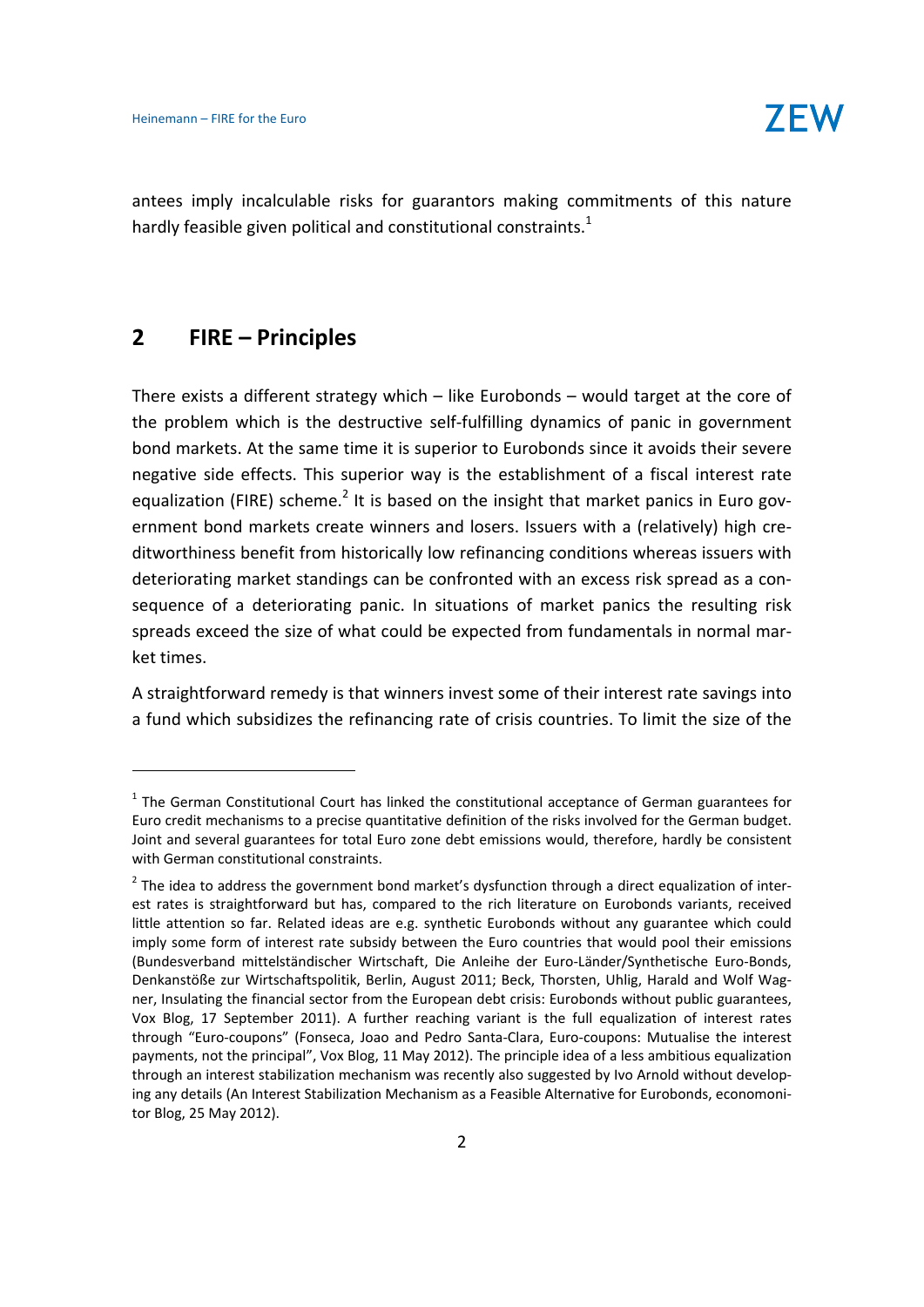financing volume and to keep market discipline active no full compensation for interest rate differentials should be targeted at.

Implicitly, interest rate equalization has already been practiced by the ECB through its government bond purchasing program. By targeted purchases of bonds from the crisis countries at the secondary market, the ECB has influenced risk spreads and temporari‐ ly contributed to slow down self‐fulfilling panic developments. However, fiscal interest rate equalization as proposed here is preferable to the ECB's monetary interest rate equalization. The monetary interventions at government bond markets are in conflict with a stability-oriented monetary framework. They imply government financing through the money printing press. Furthermore, this conflict impairs the long-run credibility of equalization. In contrast to the monetary approach, FIRE is more explicit and credible. It does not stand in contrast to long‐run monetary objectives and has a natu‐ ral financing source: the gains of countries that are the safe havens in a situation of market panics.

The figure below describes FIRE's basic logic for a simplified setting of two countries with a high and a low creditworthiness. Initially, the market risk spread is (a-b). Jointly and severally guaranteed Eurobonds would eliminate the spread altogether and safe‐ guard an interest rate at i<sup>EB</sup>. FIRE would narrow the spread by (sr+sf) to (c-d). Due to FIRE's budget constraint the subsidy received, sr, and the subsidy financed, sf, must involve identical amounts of resources. Since low risk countries have lower debt levels than high risk countries, sr will normally be smaller than sf.<sup>3</sup>

In theory, the level of subsidies should be chosen in such a way that (c‐d) represents the fundamentally justified spread given in a market environment without panics. In practice, this fundamentally correct spread can hardly be quantified precisely and will be a matter of political negotiations. For FIRE's stabilizing function, sr must be large enough to ensure benefitting countries to regain a sustainable long-run financing situation given a consequential reform and consolidation path. The difficulty on the pre‐ cise definition of the fundamental risk spread is unavoidable. However, this difficulty does not constitute any disadvantage compared to Eurobonds. The latter are, even in

<sup>&</sup>lt;sup>3</sup> With d denoting the debt level and  $d^{LC} < d^{HC}$  the budget constraint (assuming an identical maturity structure and identical country size) amounts to  $d^{LC}$  \* sf =  $d^{HC}$  \* sr. Hence sf= $d^{HC}/d^{LC}$  sr and sf>sr.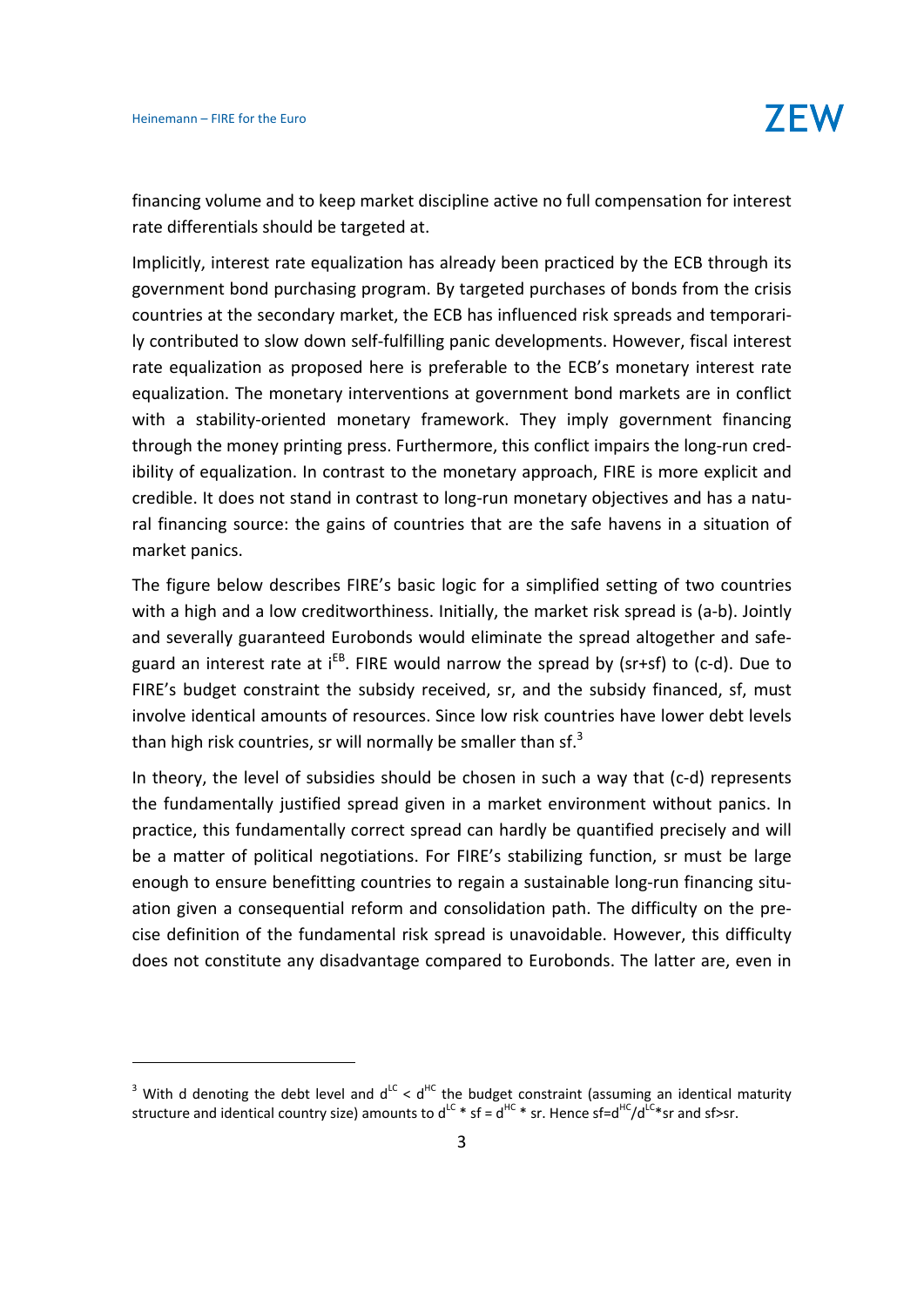

this regard, clearly inferior. By construction, Eurobonds eliminate any spread and do not offer any leeway for fundamentally justified spreads at all.

With a further aggravation of the situation and an increasing risk spread after a new wave of panics, the subsidizing intensity could increase. Low risk countries would be able to pass through their additional interest rates savings to high risk countries and could prevent a self‐fulfilling downward spiral (case (i)). However, a rise in the spread could also follow partially from a further divergence in the long‐run fundamental pro‐ spect of both countries. In this case, only a partial compensation would be appropriate (case (II)).



#### Figure 1: FIRE versus Eurobonds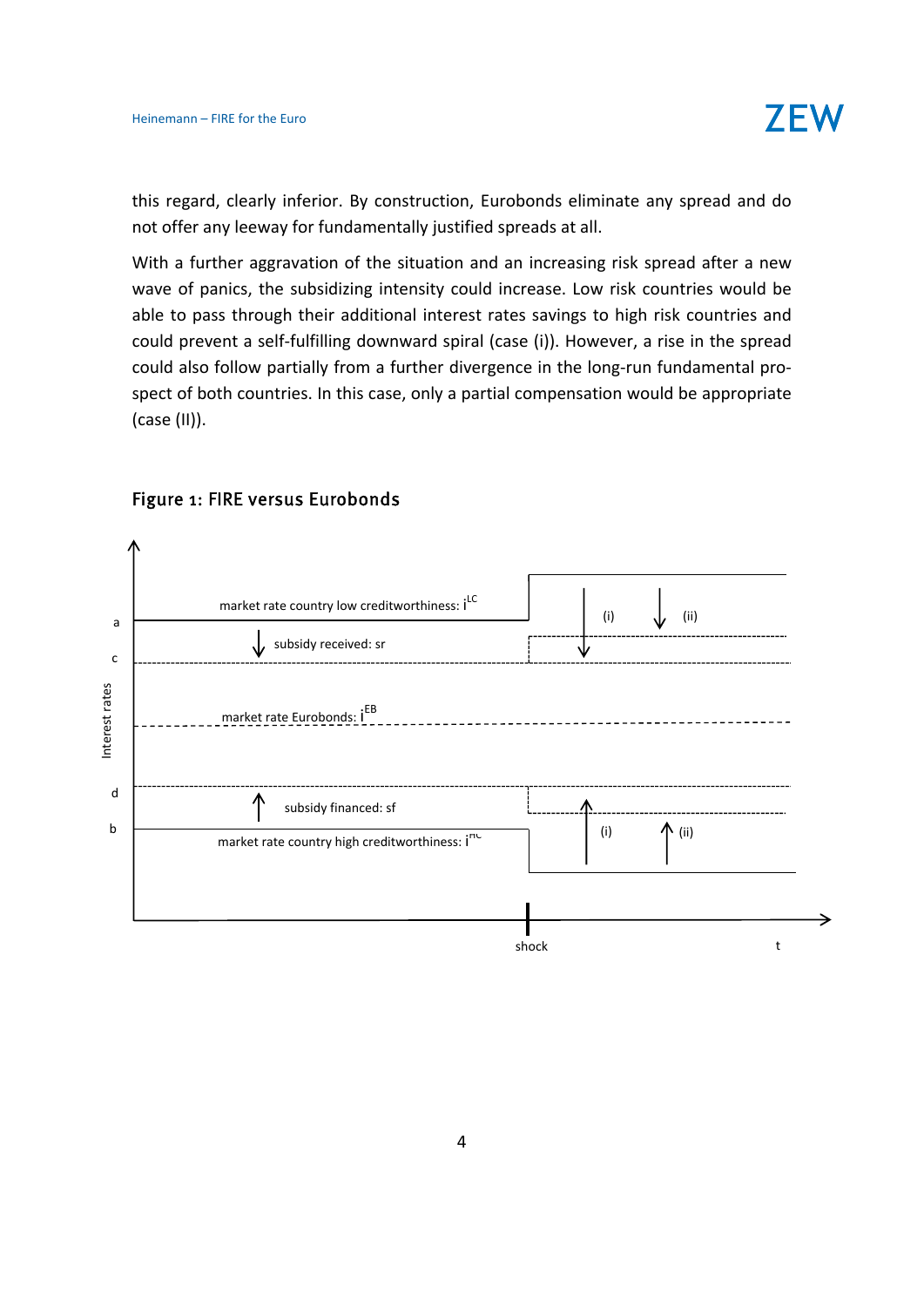### **3 FIRE ‐ Advantages**

Although the scheme targets at the limitation of the same market phenomenon as Eurobonds or ECB bond purchases, FIRE is different in numerous important respects:

- FIRE does not involve any guarantees on the side of the giving countries. The support would be achieved through a transparent fiscal instrument and would not create any hardly predictable contingent liabilities. Costs would materialize instantaneously and not imply any burden shifting to later generations of voters.
- The scheme has a natural and politically well defendable financing source: the gains from market panics on the side of the creditworthy countries. These coun‐ tries only have to invest these gains. There is a beneficial side‐aspect: In the ab‐ sence of any correction, the extremely low interest rates dampen the safe haven‐countries' own consolidation ambitions. Thus, the FIRE rebalances some of the consolidation requirements between euro area countries in an appropriate way.
- This financing source is self-enforcing with an aggravation of market turbulences. It is possible to finance increasing subsidies with intensifying market panics. As long as these panics reduce interest rates of stable countries even further, increased gains allow enlarging subsidies. Thus, intensified market speculation simultaneously creates increased financing resources for an extension of the scheme. Consequently, FIRE is inherently credible on the financing side.
- FIRE leaves interest rate differentiation existent. While joint and several Eurobonds would fully level interest rates, this would not be the case with FIRE. FIRE has flexibility on the degree of narrowing interest rates spreads which Eurobonds, by construction, do not have. There is also no political risk that FIRE would degenerate into a full scale leveling of interest rate differentials. Since the size of subsidies in the context of FIRE is highly transparent, a full equalization of interest rates would result in a massively increasing fiscal burden for highly rat‐ ed countries. Consequently, such a move is not politically feasible.<sup>4</sup>

 $<sup>4</sup>$  In principle, Eurobonds could be constructed to safeguard some interest rate differentials. The pro-</sup> ceeds from Eurobonds emission could be transferred to euro zone countries with differing surcharges depending on the debtors' creditworthiness. All experience from the EFSF shows that such political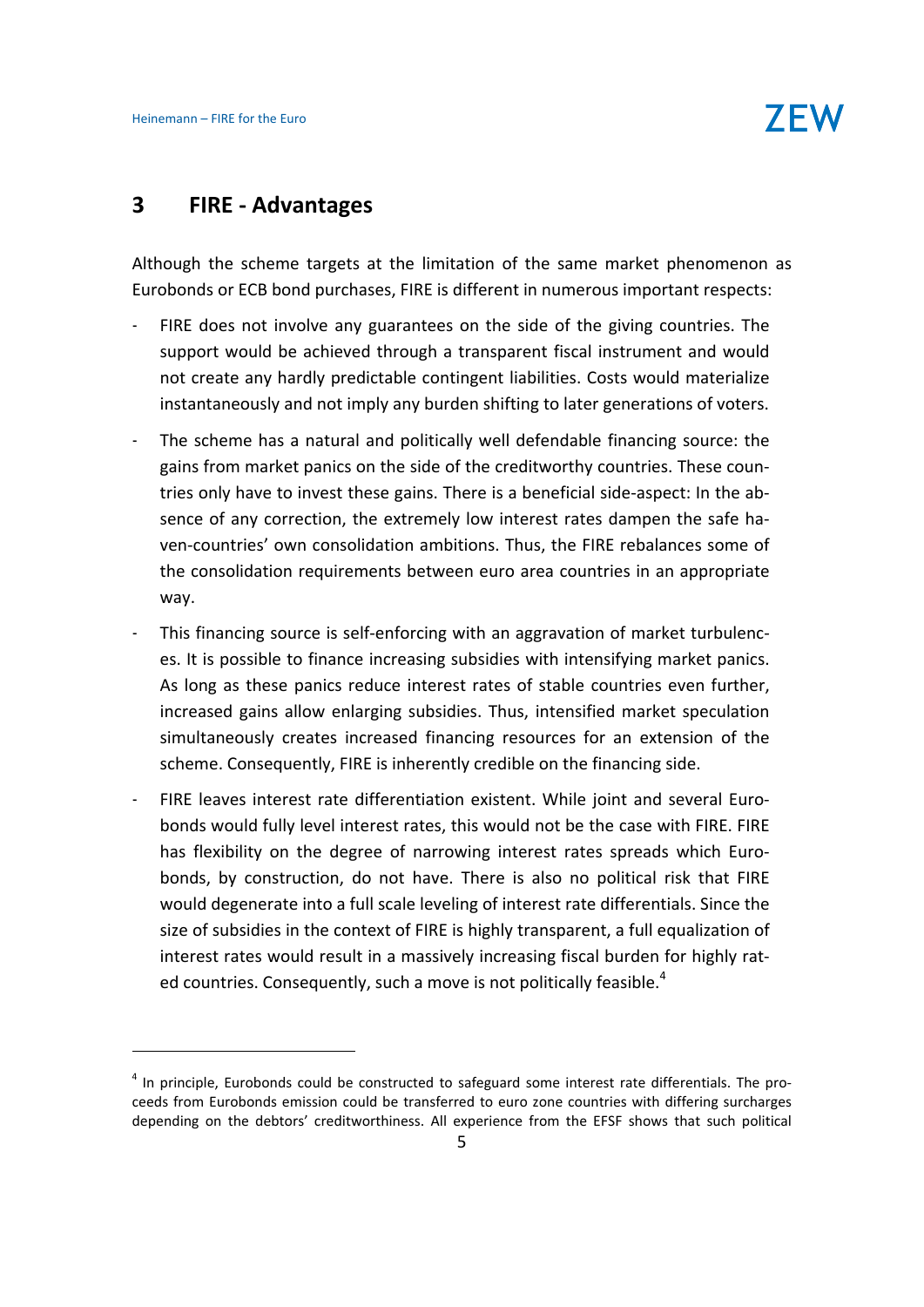- FIRE is reversible whereas Eurobonds hardly are. The intensity of FIRE can gradually be reduced. Thus a continuous and cautious phasing‐out of FIRE is realistic after structural reforms are starting to pay off. The exit from Eurobonds to na‐ tional bond emissions would imply an abruptly changing refinancing scheme which suddenly would have to cope with the loss of joint and several guarantees. This, combined with the lack of transparency of the true economic burden of Eurobonds, makes it very difficult and politically unlikely that an exit could ever be achieved. From a political-economic perspective a phasing-out of FIRE is likely because it is constantly perceived as a financing burden on the side of pay‐ ing countries.
- FIRE allows a credible conditionality which links the continuing flow of interest rate subsidies to ongoing structural and fiscal reforms on the side of the benefit‐ ting countries. Giving countries face voters' attention for the explicit transfers. Non‐cooperating receiving countries would, therefore, not be able to expect a continuation of these transfers. $5$  A similar credibility of conditionality exists neither with Eurobonds nor with ECB bond purchases.
- One superficial criticism of the FIRE concept would be that it might be less cred‐ ible in the eyes of markets compared to full scale joint and several guarantees or ECB bond purchases. The answer is that this might be true but that this seeming disadvantage is an additional strength. FIRE will only be an effective stabilization for countries for which a long-run reform and consolidation path is economically and politically feasible (under moderate interest spreads). If markets do not be‐ lieve that a country, even if protected by FIRE, is able to stick to a prolonged re‐ form path the scheme is ineffective. In this case markets will correctly expect that subsidizing countries will in the not too distant future end their FIRE sup‐ port. In this respect, the FIRE's stabilization effectiveness is a test whether a country is merely illiquid or already insolvent. Eurobonds or monetary interven‐

<u> 1989 - Andrea Station Barbara (h. 1989).</u><br>1980 - Paul Barbara (h. 1980).

differentiations are not feasible, initial interest rate surcharges from EFSF loans have quickly been re‐ duced. By contrast, FIRE's interest rate differentiation is politically self‐enforcing since a narrowing of spreads would immediately raise the explicit fiscal costs of the financing countries. This advantage is related to the fact that redistribution is explicit and transparent under FIRE but implicit and disguised with Eurobonds.

<sup>&</sup>lt;sup>5</sup> Like in the case of the ESM a ratification of the Fiscal Compact would be one of the self-evident conditions.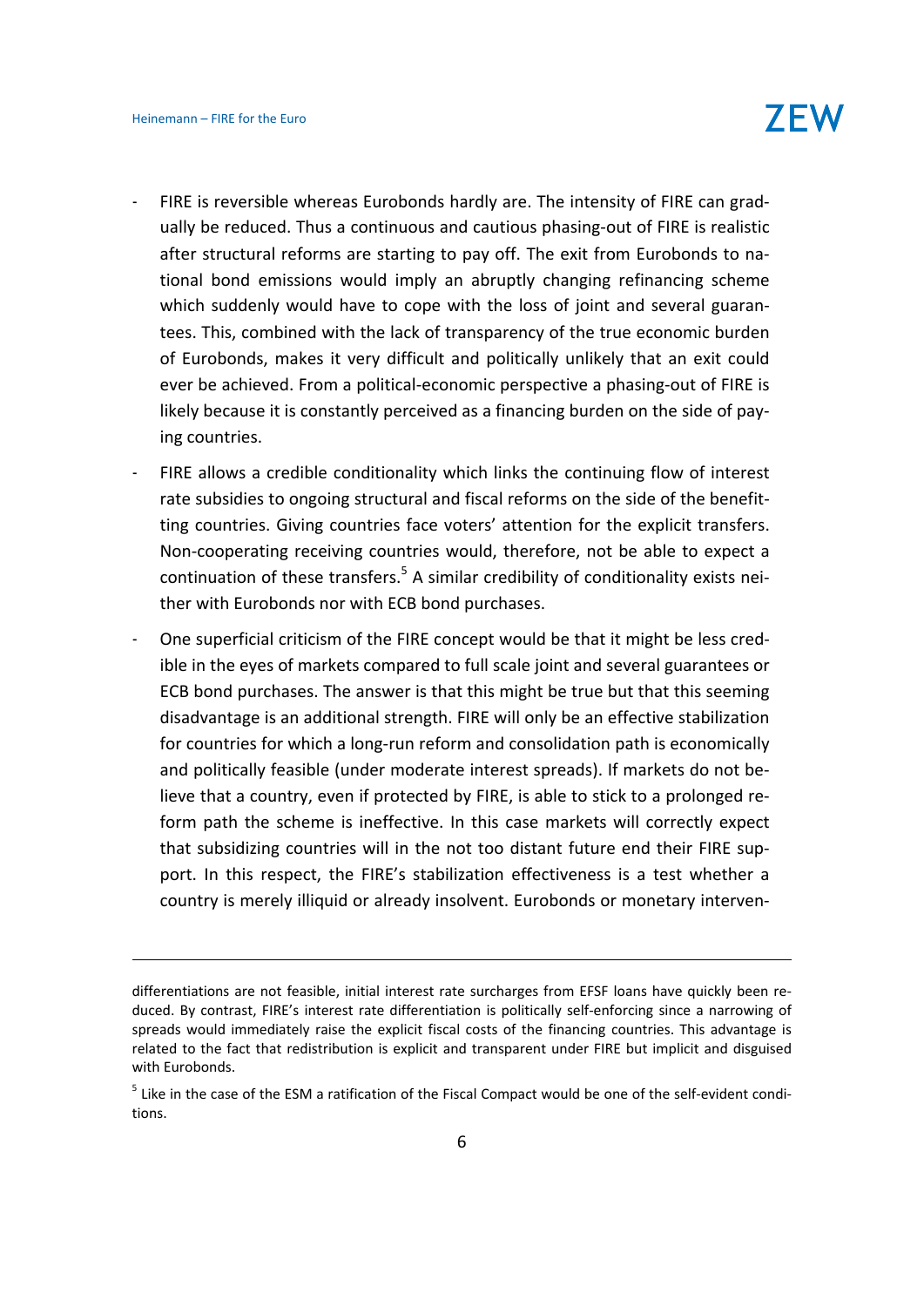tions in the bond markets are not able to offer such a test. Both alternatives stabilize any country, even in case of an obvious insolvency. Hence, FIRE is supe‐ rior also with respect to this aspect.

### **4 FIRE – Institutional Details**

For FIRE's institutional implementation, a solution is desirable which is as transparent as possible. For that purpose, euro area countries should establish a mutual FIRE fund based on a FIRE treaty. The treaty's contents could be limited to a fundamental agreement of euro zone countries' readiness to equalize interest rate differentials in situations of market panics and a clear definition of the decision procedures. It is obvious that the treaty's voting rules must allow for a veto of any financing country. This is essential for its acceptability. In order to safeguard FIRE's credible availability, provi‐ sions should clarify that a veto of single countries would not prevent other countries from participating in the FIRE scheme.<sup>6</sup>

On conditionality, similar general provisions as they are formulated in EFSF/ESM agreements are sufficient. Due to the high inherent credibility of FIRE, there is no need for protection by highly precise treaty provisions. Specific interest rate equalization programs agreed upon under the FIRE treaty should include the definition of the agreed issuance volume of program countries, the amount available for interest rate equalization per program country and a financing key. The precise financing key can be left to negotiations. But in line with the logic of the approach, a financing country's burden would increase with its own volume of issuance and decrease with its own re‐ financing conditions since both components define a country's crisis related gains.

There is the difficulty that the precise market spread is not predictable for the duration of the program. One pragmatic solution would be to decide on the specific sums in‐

 $<sup>6</sup>$  In analogy to the ESM Treaty, countries not supporting the scheme would lose their voting rights. A</sup> free-rider problem is given but this difficulty is not fundamentally different from the mutual credit facilities ESFS and ESM where this problem was manageable, too. The stabilization of euro bond markets against destructive market panics is in the mutual interest. This motivation should enable an agreement on FIRE as it did for EFSF/ESM.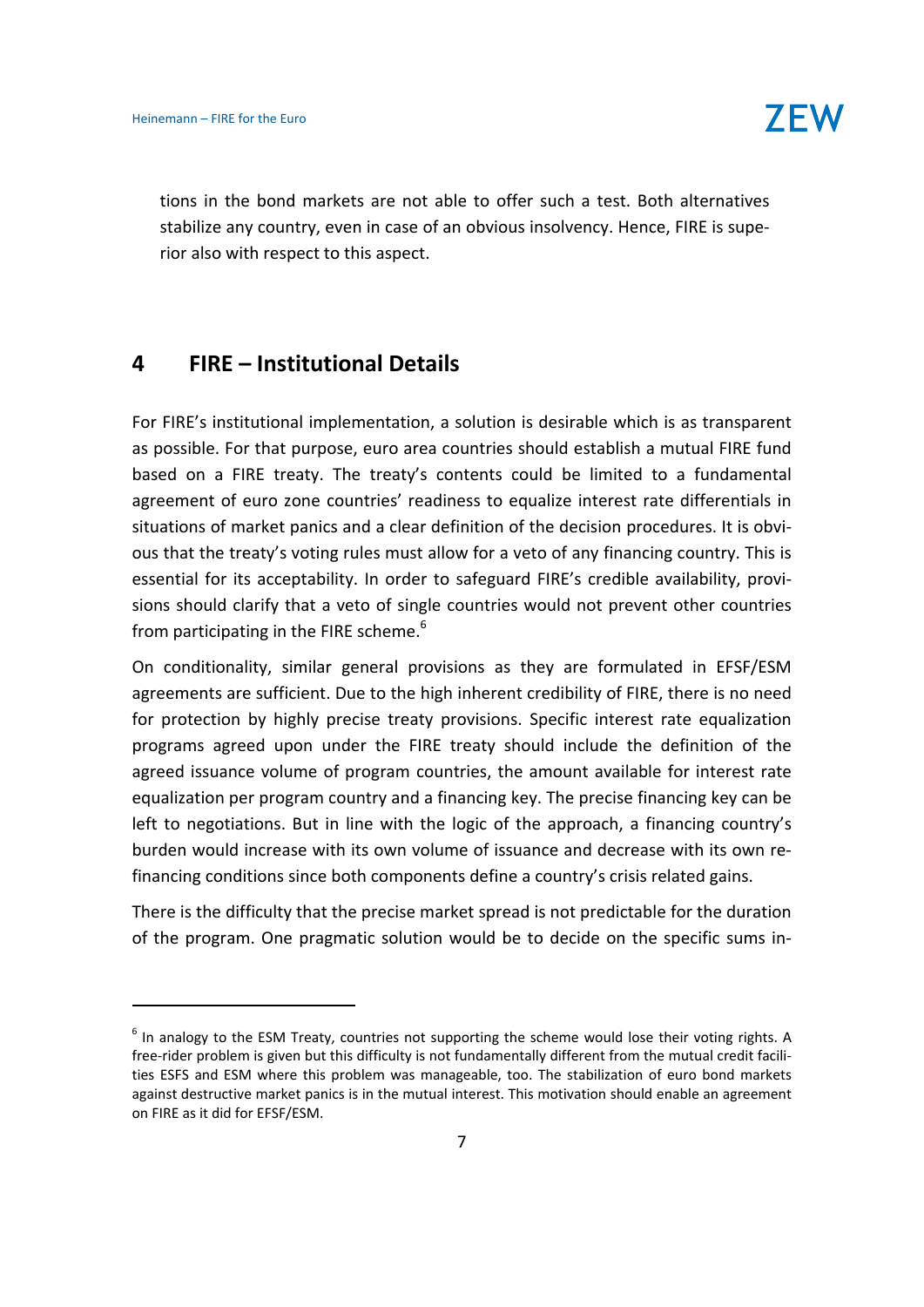volved for a limited period in advance (e.g. six months or one year) based on the cur‐ rently observable market spreads. After one period this can then be adjusted to the new market conditions.

FIRE's compensatory payments should aim at roughly neutralizing the fiscal consequences of a panic driven widening of spreads. Pragmatic formula can be used to make this theoretical consideration operational, for example "average euro area yields for a given maturity plus/minus X per cent". As long as a crisis country is protected by this support scheme it would not experience a deterioration of its fiscal position caused by an interest rate above FIRE's upper ceiling. Thus, this approach is tailor-made to preclude the panic‐driven deterioration of a fiscal position. In this respect, FIRE also offers an improved environment for measuring a country's inherent fiscal progress. With each year a country benefits from FIRE, its fiscal performance is not distorted by ab‐ normal refinancing conditions.

A crucial question for the feasibility of the system is the financing burden for the giving countries and simulations are presented below. By construction, however, FIRE is cheaper than Eurobonds for creditworthy countries. Risk spreads are only partly com‐ pensated. Furthermore, low risk countries do not act as a guarantor. Thus, no provi‐ sions for losses have to be taken which would be part of the instantaneous full economic costs of Eurobonds. Therefore, if Eurobonds are affordable there cannot be an insurmountable objective financing problem for FIRE since the latter involves substan‐ tially less transfers.

A final institutional question concerns FIRE's interplay with the existing crisis instru‐ ments. For countries which are already shielded from the burden of high bond market yields through the existing credit facilities (Greece, Ireland, Portugal) FIRE would not apply. A first obvious activation should target at the protection of Spain and Italy. FIRE would make an extension of credit facilities to these countries redundant. This aspect points to another crucial advantage of FIRE. It could be a substitute for a further mas‐ sive extension of the loan facilities of EFSF/ESM which would become unavoidable once Italy seeks protection.

FIRE can also be helpful in a later stage of the crisis. A critical phase will come when countries with EFSF/ESM support are close to a return to the bond market. A support‐ ing FIRE program could then serve as a bridge into the market and could speed up the return to the market.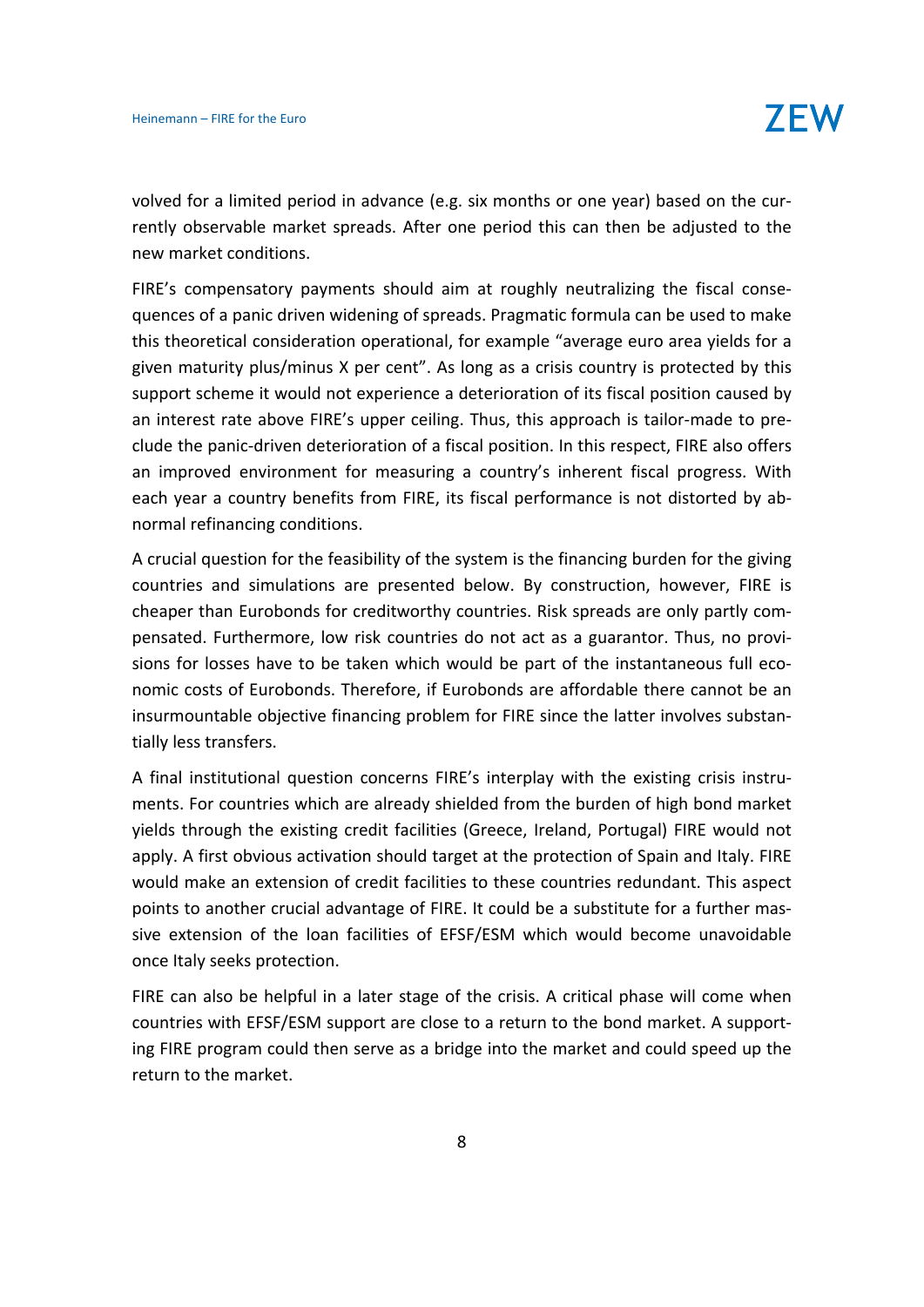

# **5 FIRE ‐ Quantifications**

That FIRE as a mutual financing fund is financially feasible can already be inferred from an inspection of the debt weighted euro area average of government bond yields across the years of the crisis (Figure 2): Whereas a dramatic and fast widening of bond spreads has occurred over the past two years, the debt weighted average of long-term bond yields (10 years maturity) for the euro area has traded around a mean of 4.2 per‐ centage points with low volatility between January 2008 and May 2012. This indicates that the amount of interest rate gains and losses from an increasing differentiation have indeed been symmetric so far. This implies that FIRE's financing assumptions are empirically valid.



#### **Figure 2: 10 year government bond yields**

Secondary market yields of government bonds with maturities of close to ten years, source: ECB. EUR-16/EUR-13: Debt-weighted yield of euro countries (without Estonia/without Estonia, Greece, Portugal and Ireland), own calculations. Source of debt data: European Commission, General Government Data, Spring 2012.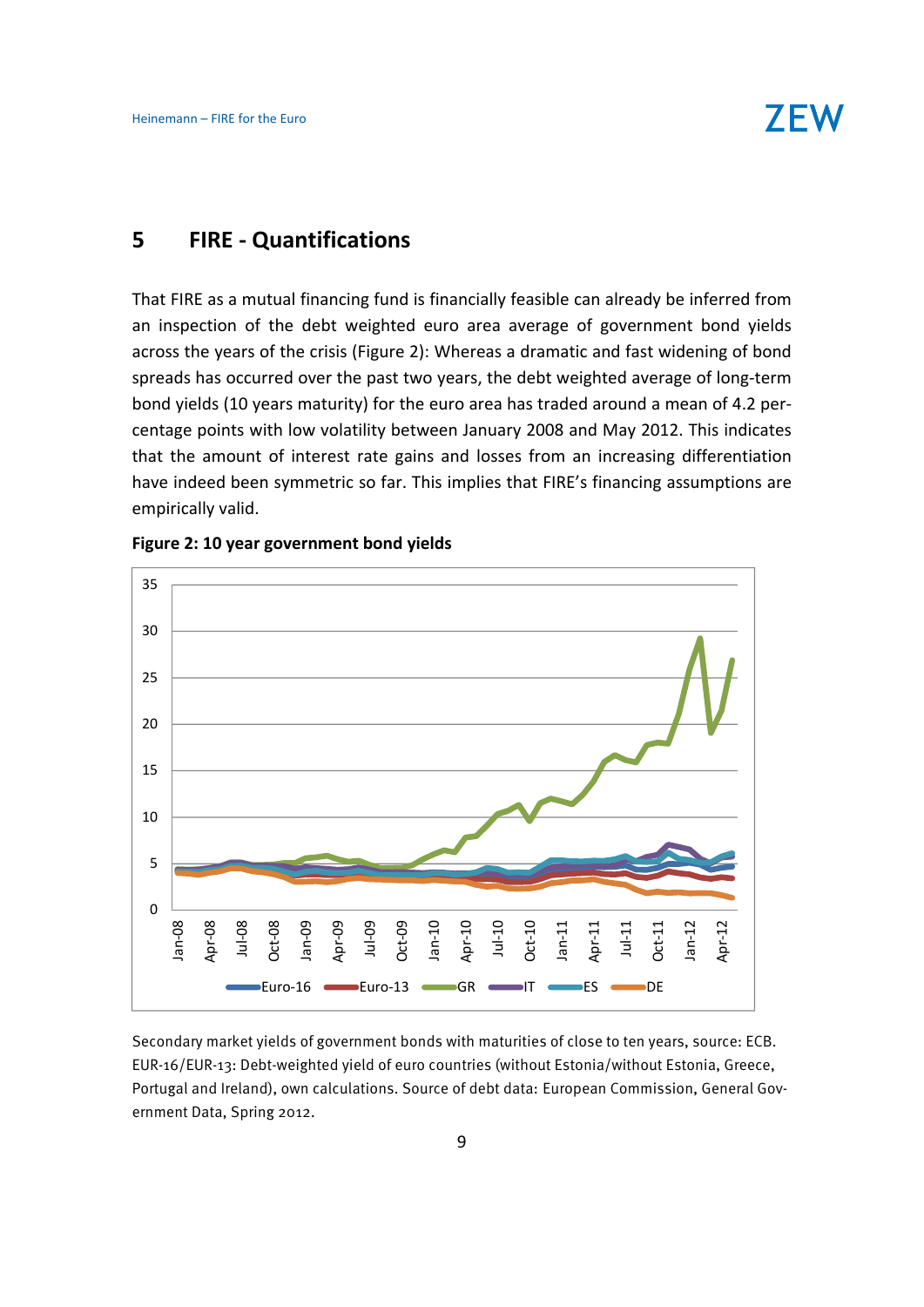It should be stressed that EFSF/ESM program countries (Greece, Ireland and Portugal) would be no candidates for FIRE support. The EUR-13 debt weighted average (which excludes the three EFSF program countries and which is the relevant group for a mutu‐ al FIRE fund) trades at an average of 3.8 percentage points in the period between Jan‐ uary 2008 and May 2012. Even in May 2012 which was characterized by new panics and widening spreads for Italian and Spanish bond the EUR‐13 debt weighted average remained at a moderate level of 3.4 percentage points.

A simulation based on the market conditions in May 2012 indicates the equalization amounts which may be associated with its implementation. The assumption is that a FIRE fund is established which compensates Spain and Italy for market rates above 5 percent. Furthermore, it is assumed that those countries are ready to support FIRE who benefit from interest rates below 2.5 percent for 10 year maturities.<sup>7</sup>

Table 1 summarizes the costs of a FIRE program which would shield Spain and Italy for one year against long‐run interest rates above 5 percent. Given the market conditions of May 2012 and the total issuance needs of both countries the annual interest rate subsidy for the 2012 emissions would amount to approximately 6 bn. EUR.

Table 2 summarizes the distribution of the financing burden. Only those countries with a market yield below 2.5 percent would contribute to the program's financing. Given the May 2012 market conditions, these countries are: Germany, Finland, Luxembourg, Netherlands and Austria. These countries' advantage of very low interest rates is then weighted by their public debt stocks to decide their financing shares.<sup>8</sup> The financing contribution of Austria and Luxembourg are marginal due to the fact that the absolute size of Luxembourg's debt is very small and that Austria's market yield trades very close to 2.5 percent. Germany would finance 90 percent, the Netherlands 8 percent and Finland 2 percent of the scheme. This result reflects the fact that these three countries benefit most from the safe haven‐effect.

 $<sup>7</sup>$  Currently, the term structure is steep with interest rates close to zero for very short maturities for</sup> Germany. This implies that the average gross interest rate burden for financing countries based on a typical spectrum of maturities would be far below 2.5 percent. Two other countries, Cyprus and Slove‐ nia, pay interest rates above 5 percent. Their inclusion into the FIRE scheme would not change the simulation to any significant degree due to these two countries' low absolute size of public debt.

<sup>&</sup>lt;sup>8</sup> It is assumed that the total issuance needs of these countries are proportionate to the level of total public debt. Of course, this calculation could be refined taking account of differing maturity structures and different levels of the current deficit.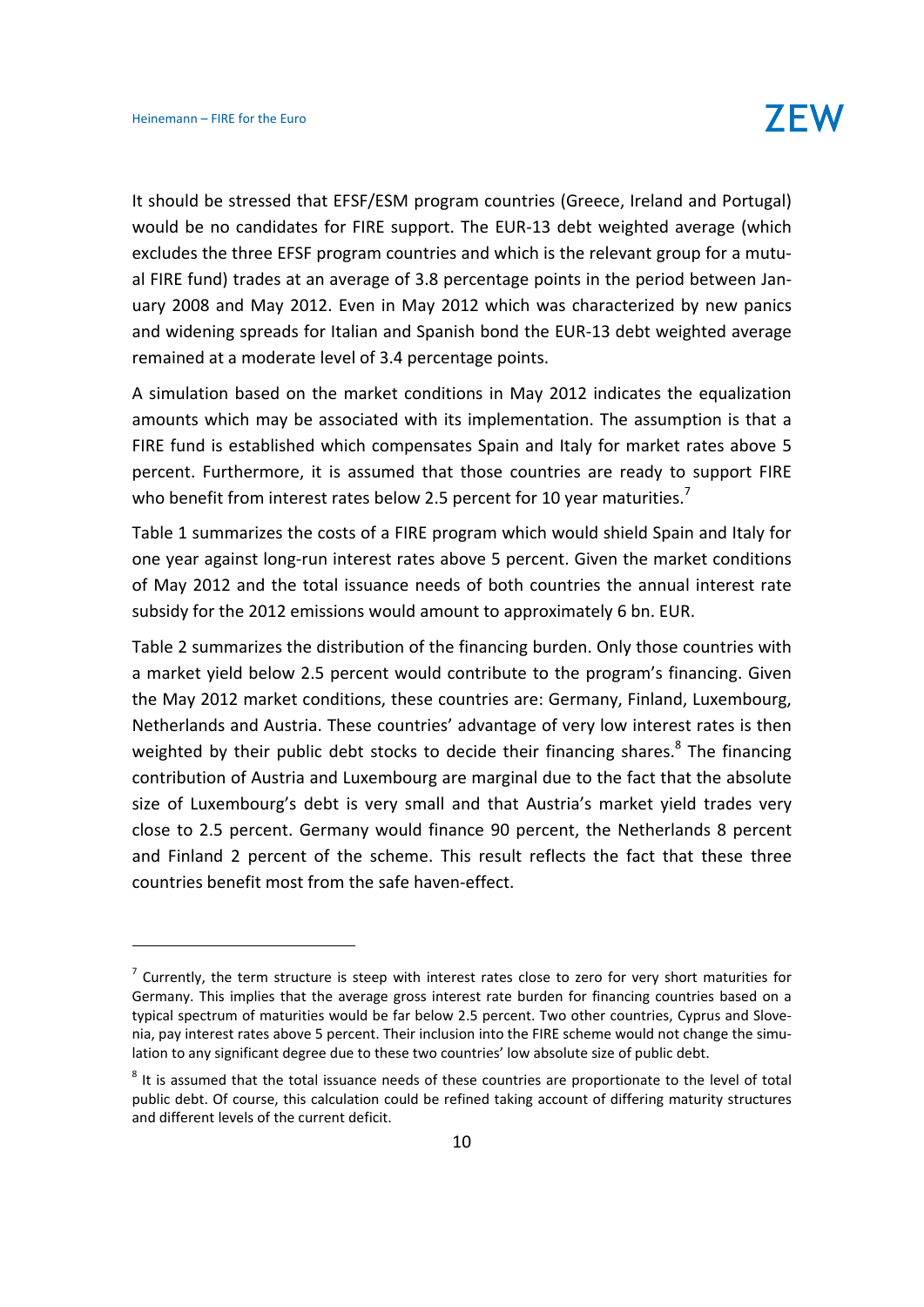|       | Stock of debt | Maturity | Refinancing | New Deficit | Financing    | Market rate | Equalization   |
|-------|---------------|----------|-------------|-------------|--------------|-------------|----------------|
|       | end of 2011   | 2012     | in bn. EUR  | 2012 in bn. | need 2012 in | 10 years in | to reach 5%    |
|       | in bn. EUR    |          |             | <b>EUR</b>  | bn. EUR      | %, May 2012 | in bn. EUR     |
|       | (1)           | (2)      | (3)         | (4)         | (5)          | (6)         | $(7)$ =        |
|       |               |          | $=(1)x(2)$  |             | $=(3)+(4)$   |             | $((6)-5%)x(4)$ |
| Italy | 1897          | 0.210    | 398.4       | 32.3        | 430.7        | 5.78        | 3.359          |
| Spain | 735           | 0.195    | 143.3       | 68.6        | 211.9        | 6.13        | 2.395          |
|       |               |          |             |             |              | Sum:        | 5.754          |

#### **Table 1: Costs of a FIRE program protecting Spain and Italy**

Own calculations. Sources: ECB (market rates), European Commission, General Government Data, Spring 2012 (stock of debt, new deficit 2012), CFA (maturity 2012).

#### **Table 2: Financing of a FIRE program protecting Spain and Italy**

|                    | Market rate<br>10 years in<br>%, May<br>2012 | Distance of<br>market rate<br>to 2.5% in<br>% | Stock of debt<br>in bn. EUR | Indicator to<br>decide the<br>share of<br>gains | Financing<br>share                  | Financing<br>share in bn.<br><b>EUR</b> |
|--------------------|----------------------------------------------|-----------------------------------------------|-----------------------------|-------------------------------------------------|-------------------------------------|-----------------------------------------|
|                    | (1)                                          | (2)                                           | (3)                         | (5)<br>$=(2)x(3)$                               | (6)<br>$=$ share of<br>sum of $(5)$ | (7)<br>$=(6)x5,754$<br>bn. EUR          |
| Germany            | 1.34                                         | 1.16                                          | 2088.0                      | 24.2                                            | 0.895                               | 5.151                                   |
| Finland            | 1.82                                         | 0.68                                          | 93.0                        | 0.6                                             | 0.023                               | 0.134                                   |
| Luxembourg         | 1.71                                         | 0.79                                          | 7.8                         | 0.1                                             | 0.002                               | 0.013                                   |
| <b>Netherlands</b> | 1.96                                         | 0.54                                          | 392.5                       | 2.1                                             | 0.078                               | 0.451                                   |
| Austria            | 2.49                                         | 0.01                                          | 217.4                       | 0.0                                             | 0.001                               | 0.005                                   |
|                    |                                              | Sum:                                          | 2798.7                      | 27.1                                            | 1.000                               | 5.754                                   |

Own calculations. Sources: ECB (market rates), European Commission, General Government Data, Spring 2012 (stock of debt).

The amount of 5.7 bn. EUR for the cost of the FIRE scheme refers to the annual interest rate subsidy for both countries' total emissions in 2012. This subsidy would have to be paid annually over the whole maturity of 2012 emissions. Assuming an average maturi‐ ty of five years, the discounted value for the subsidies over the full maturity would add up to approximately 27.5 bn. EUR. This is the sum of subsidies to which the financing countries would have to commit in advance in order to make the shielding effect cred‐ ible. The payment, and hence the budgetary burden, could be spread over the next